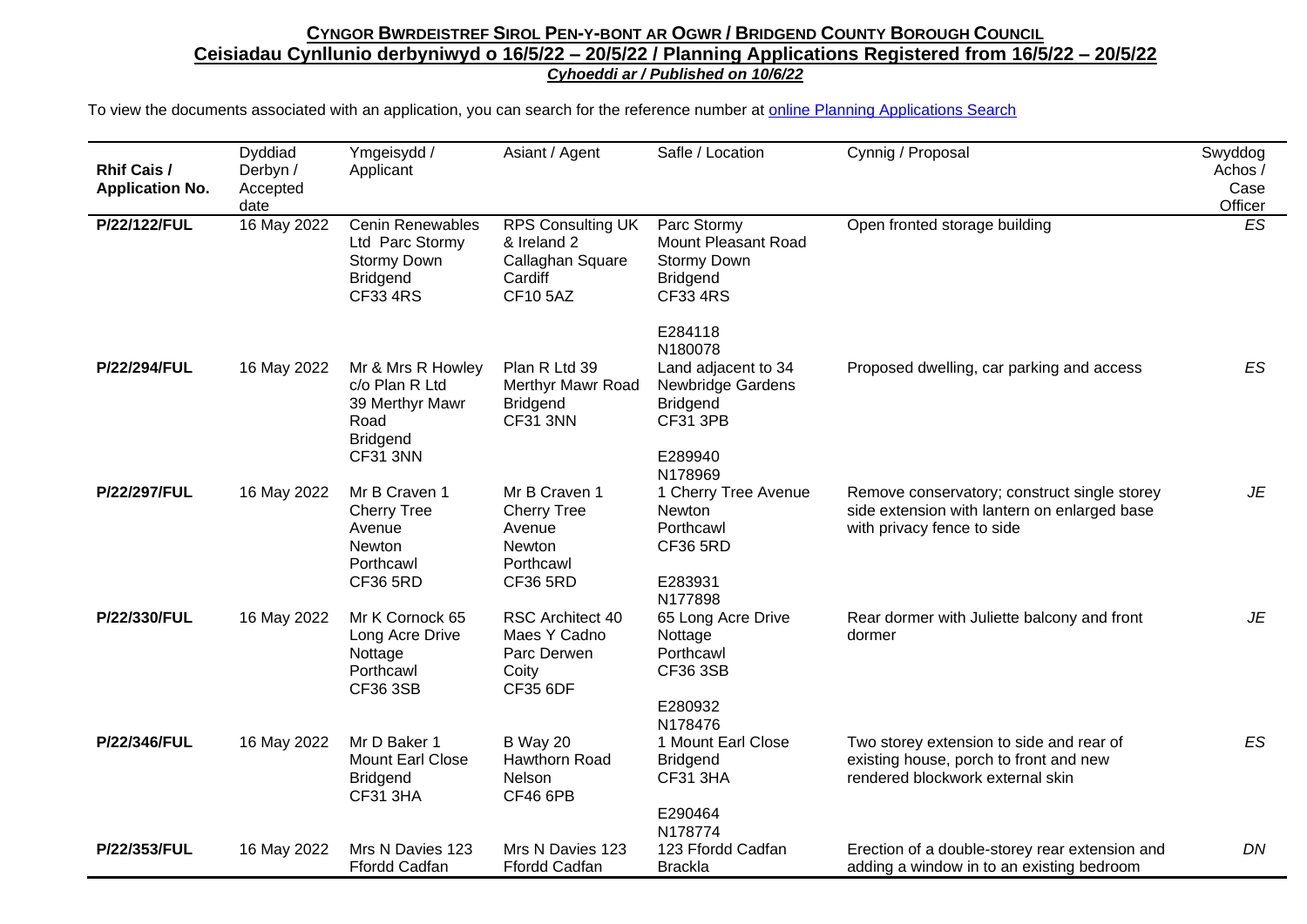| Rhif Cais /<br><b>Application No.</b> | Dyddiad<br>Derbyn /<br>Accepted<br>date | Ymgeisydd /<br>Applicant                                                | Asiant / Agent                                                                             | Safle / Location                                                             | Cynnig / Proposal                                                                                            | Swyddog<br>Achos /<br>Case<br>Officer |
|---------------------------------------|-----------------------------------------|-------------------------------------------------------------------------|--------------------------------------------------------------------------------------------|------------------------------------------------------------------------------|--------------------------------------------------------------------------------------------------------------|---------------------------------------|
|                                       |                                         | <b>Brackla</b><br><b>Bridgend</b><br>CF31 2DQ                           | <b>Brackla</b><br><b>Bridgend</b><br>CF31 2DQ                                              | <b>Bridgend</b><br>CF31 2DQ                                                  |                                                                                                              |                                       |
|                                       |                                         |                                                                         |                                                                                            | E291343<br>N181165                                                           |                                                                                                              |                                       |
| P/22/360/FUL                          | 17 May 2022                             | Mrs K Haylock 28<br>Glanogwr Road<br><b>Bridgend</b><br><b>CF31 3PF</b> | Inspired<br>Architecture 3 Cae<br>Cenydd<br><b>Brackla</b><br><b>CF31 2ES</b>              | 28 Glanogwr Road<br><b>Bridgend</b><br><b>CF31 3PF</b><br>E290164<br>N179115 | Remove existing structure; construct single<br>storey rear extension; balcony over part; attic<br>conversion | DN                                    |
| P/22/349/FUL                          | 17 May 2022                             | Mr Dale 74 Heol<br>Glannant<br><b>Bettws</b><br><b>CF32 8SP</b>         | <b>GT Developments</b><br>Ltd Unit 5 George<br>Thomas Avenue<br>Brynmenyn                  | 74 Heol Glannant<br><b>Bettws</b><br><b>CF32 8SP</b>                         | Single storey side extension                                                                                 | DN                                    |
|                                       |                                         |                                                                         | <b>Industrial Estate</b><br>CF32 9SQ                                                       | E289892<br>N187110                                                           |                                                                                                              |                                       |
| P/22/209/RLX                          | 17 May 2022                             | Mr C Jones 6 Locks<br>Court<br>Porthcawl<br>CF36 3JJ                    | Rhughesdesigns<br>Studio 1<br>The Platform<br>Hemmingway Road                              | 6 Locks Court<br>Porthcawl<br><b>CF36 3JJ</b>                                | Vary condition 1 of P/21/993/FUL to refer to<br>amended plans altering the size of garage                    | LE                                    |
|                                       |                                         |                                                                         | Cardiff<br><b>CF105LS</b>                                                                  | E281924<br>N177917                                                           |                                                                                                              |                                       |
| P/22/283/FUL                          | 17 May 2022                             | Mrs N Rees 2<br>South Parade<br>Maesteg<br><b>CF34 0AB</b>              | Mrs N Rees 2<br>South Parade<br>Maesteg<br><b>CF34 0AB</b>                                 | 2 South Parade<br>Maesteg<br><b>CF34 0AB</b>                                 | Retention of boundary wall                                                                                   | DN                                    |
|                                       |                                         |                                                                         |                                                                                            | E285599<br>N191416                                                           |                                                                                                              |                                       |
| <b>P/22/28/FUL</b>                    | 17 May 2022                             | Mrs M Tapner 4<br><b>Heol Ganol</b><br>Sarn<br><b>CF32 9PF</b>          | <b>PDW Building</b><br>Designs 7 Blackmill<br>Road<br><b>Bryncethin</b><br><b>CF32 9YW</b> | 4 Heol Ganol<br>Sarn<br><b>CF32 9PF</b><br>E290181                           | Single storey rear extension; Creation of new<br>steps to rear garden                                        | ES                                    |
| P/22/352/FUL                          | 18 May 2022                             | Mrs Wellington 29<br>East Avenue                                        | Dunraven St<br>Davids House                                                                | N183570<br>29 East Avenue<br>Kenfig Hill                                     | Erect an orangery to the rear elevation                                                                      | JE                                    |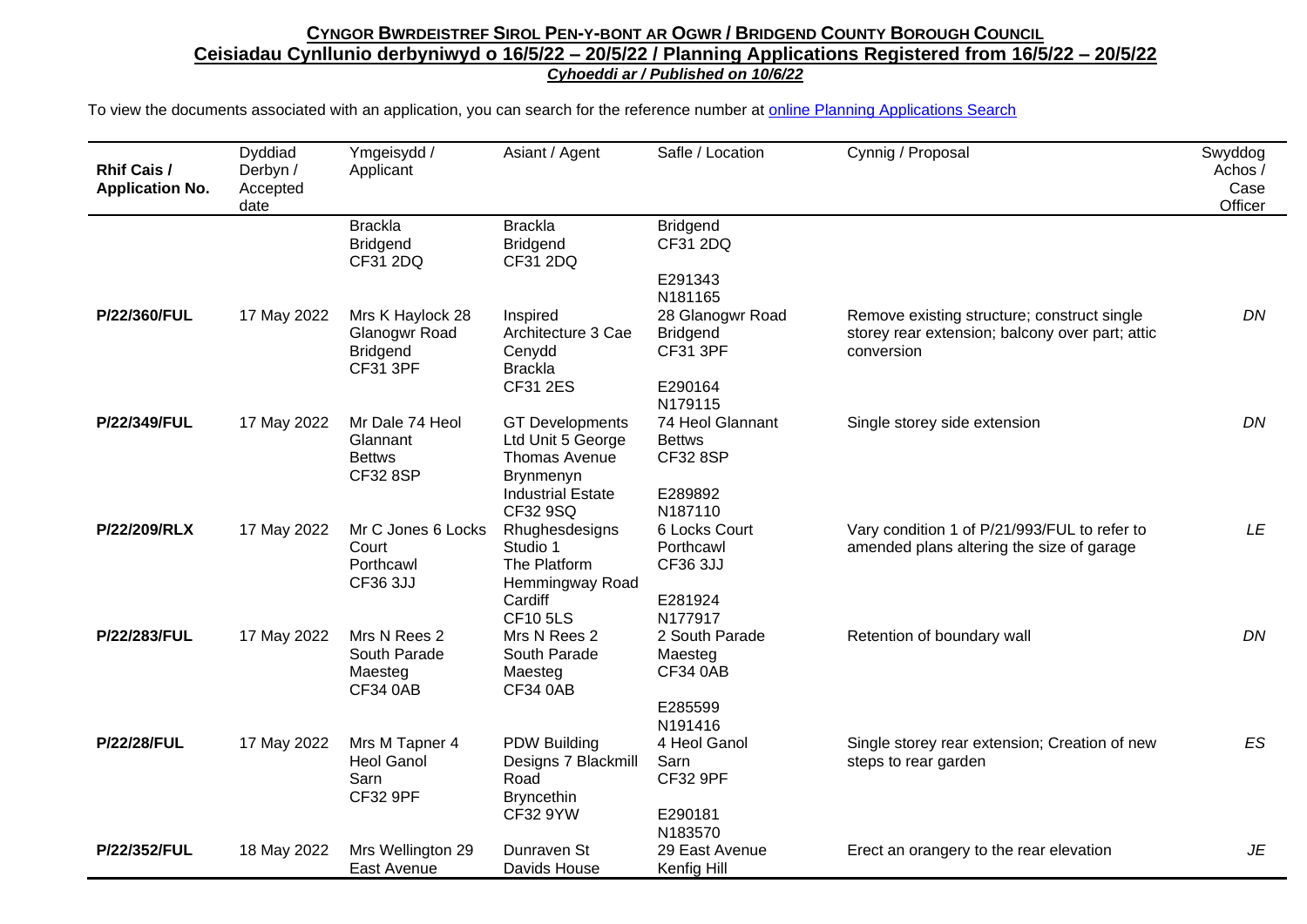| <b>Rhif Cais /</b><br><b>Application No.</b> | Dyddiad<br>Derbyn /<br>Accepted<br>date | Ymgeisydd /<br>Applicant                                                                     | Asiant / Agent                                                                          | Safle / Location                                                                                     | Cynnig / Proposal                                                                                                                                           | Swyddog<br>Achos /<br>Case<br>Officer |
|----------------------------------------------|-----------------------------------------|----------------------------------------------------------------------------------------------|-----------------------------------------------------------------------------------------|------------------------------------------------------------------------------------------------------|-------------------------------------------------------------------------------------------------------------------------------------------------------------|---------------------------------------|
|                                              |                                         | Kenfig Hill<br><b>CF33 6NN</b>                                                               | <b>Heol Mostyn</b><br>Village Farm                                                      | <b>CF33 6NN</b>                                                                                      |                                                                                                                                                             |                                       |
|                                              |                                         |                                                                                              | <b>Industrial Estate</b><br>Pyle<br>CF33 6BJ                                            | E283464<br>N182515                                                                                   |                                                                                                                                                             |                                       |
| T/22/17/TPO                                  | 18 May 2022                             | Mr B Marshall 118<br>Wood Green<br>Cefn Glas<br><b>CF31 4DY</b>                              | Mr B Marshall 118<br>Wood Green<br>Cefn Glas<br><b>CF31 4DY</b>                         | 118 Wood Green<br>Cefn Glas<br><b>CF31 4DY</b><br>E289124                                            | Works to 2 oak trees: Remove one and replant;<br>30% reduction of end weighted limbs on north-<br>west side of tree, rebalance crown and remove<br>deadwood | SG                                    |
|                                              |                                         |                                                                                              |                                                                                         | N180968                                                                                              |                                                                                                                                                             |                                       |
| P/22/367/DOC                                 | 19 May 2022                             | Mr D Berridge 17<br>Arlington Road<br>Porthcawl<br><b>CF36 3DF</b>                           | Mr D Berridge 17<br>Arlington Road<br>Porthcawl<br><b>CF36 3DF</b>                      | 17 Arlington Road<br>Porthcawl<br><b>CF36 3DF</b>                                                    | Approval of details for conditions 2 and 3 of<br>P/21/471/FUL                                                                                               | LE                                    |
|                                              |                                         |                                                                                              |                                                                                         | E281766                                                                                              |                                                                                                                                                             |                                       |
| P/22/319/FUL                                 | 19 May 2022                             | A Tibbs 13 Reynallt<br>Place<br>South Road<br>Porthcawl<br><b>CF36 3DR</b>                   | D Newton-Williams<br>42 Suffolk Place<br>Porthcawl<br><b>CF36 3EB</b>                   | N177389<br>Land to side of 13<br><b>Reynallt Place</b><br>South Road<br>Porthcawl<br><b>CF36 3DR</b> | Single person dwelling on side garden of 13<br><b>Reynallt Place</b>                                                                                        | DN                                    |
|                                              |                                         |                                                                                              |                                                                                         | E281760                                                                                              |                                                                                                                                                             |                                       |
|                                              |                                         |                                                                                              |                                                                                         | N177106                                                                                              |                                                                                                                                                             |                                       |
| P/22/322/FUL                                 | 19 May 2022                             | <b>Carter Sustainable</b><br>Construction 29<br>Crosby Yard<br><b>Industrial Estate</b>      | <b>Carter Sustainable</b><br>Construction 29<br>Crosby Yard<br><b>Industrial Estate</b> | Land rear of 2 Hillcrest<br>Penyfai<br><b>CF31 4NL</b>                                               | Two dwellings                                                                                                                                               | ES                                    |
|                                              |                                         | <b>Bridgend</b>                                                                              | <b>Bridgend</b>                                                                         | E289416                                                                                              |                                                                                                                                                             |                                       |
| P/22/323/FUL                                 | 19 May 2022                             | <b>CF31 1JZ</b><br>Mr M Hudson 3<br><b>Priory Road</b><br><b>Bridgend</b><br><b>CF31 3LA</b> | <b>CF31 1JZ</b><br>Allan D Shaw 4<br><b>Locks Court</b><br>Porthcawl<br>CF36 3JJ        | N182251<br>3 Priory Road<br><b>Bridgend</b><br><b>CF31 3LA</b><br>E290772<br>N178695                 | Loft conversion - side and rear dormer<br>extensions                                                                                                        | DN                                    |